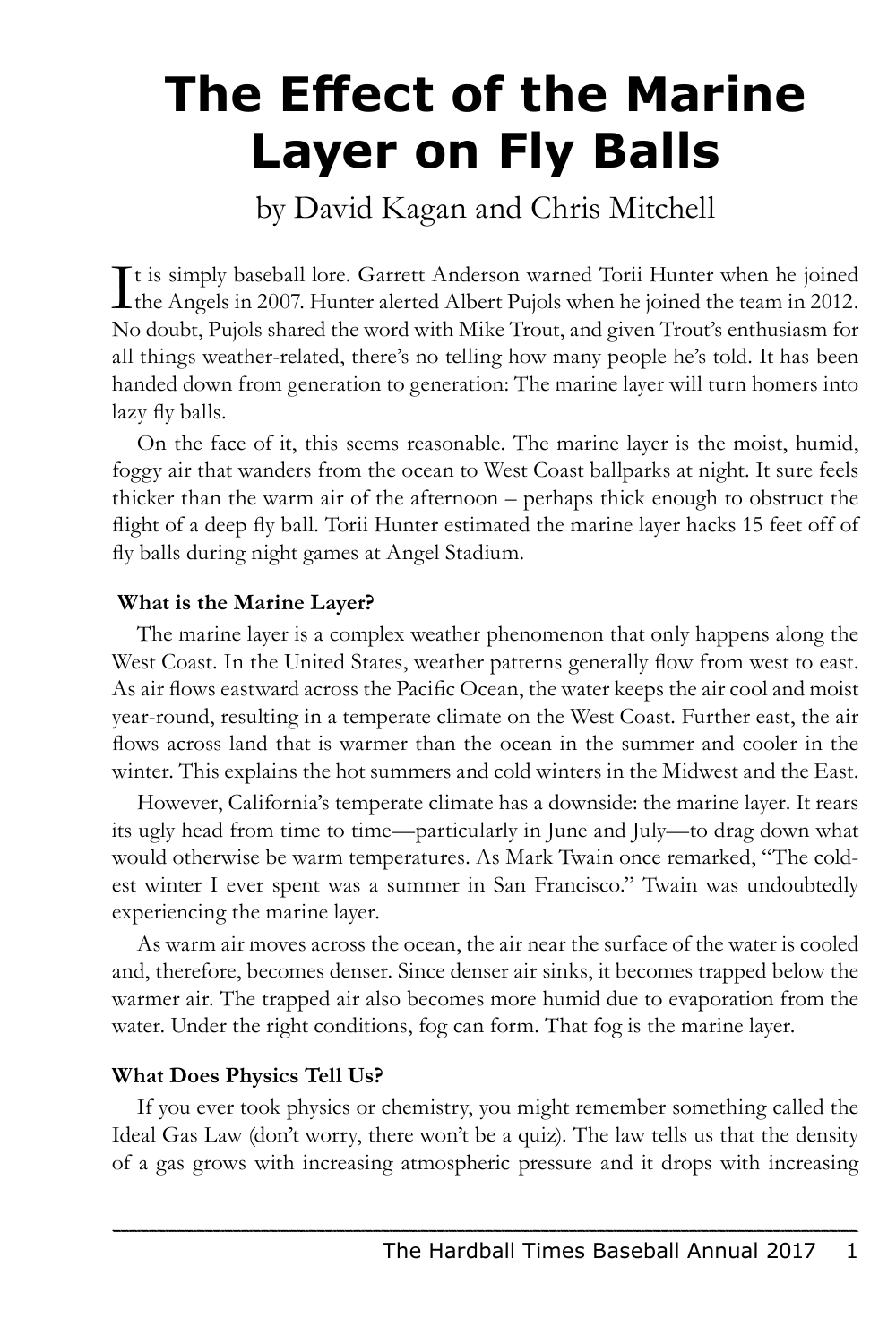temperature. In addition, the density of a gas grows as the average mass of the gas molecules increases.

The density of the air will determine the distance of fy balls because less dense air is thinner air. Think Coors Field. A physicist would say something more wonky like, "The higher the air density, the higher the drag force on a ball in fight."

Things are getting complicated now. The marine layer's low temperatures should increase the density of the air and reduce the distance of fy balls. However, the marine layer's high humidity level has the opposite effect. Humidity is the result of water molecules replacing the nitrogen and oxygen molecules in the air. Water molecules are 35 to 45 percent lighter, which reduces the air density. This causes the distance to *increase*. This seems counterintuitive, but it's true: Although it *feels* "thicker," humid air is less dense than dry air.

In Alan Nathan's Hardball Times article, "Going Deep on Goin' Deep," he found that a 10-degree decrease in temperature will shorten the distance of a fy ball by about three feet, while a 50 percent increase in relative humidity will increase the distance by roughly one foot. According to physics, then, there should be little effect due to the marine layer. Both the "temperature effect" and the "humidity effect" are relatively small, and they work to counteract each other.

#### **What Does Statcast Tell Us?**

Alan Nathan found that four of the six West Coast parks were below average in terms of average fyball distance. Of these six, only Seattle was not within a standard deviation of the league average. Anaheim is the only West Coast park that falls more than one standard deviation above the average. Clearly, the ball doesn't travel as far on the West Coast, which explains the lack of run scoring out there. But it's less clear whether this is a result of the marine layer cropping up every so often to knock down fy balls.

Our frst thought to test for the Marine Layer Effect was to compare the average distance of fy balls hit during the day with those hit at night. In our experience, the marine layer is more likely to occur at night than during the day, as the layer has a tendency to break down in the morning and reassert itself in the late afternoon. The afternoon heat causes air to rise, and it is often replaced by ocean air that drags the marine layer with it.

We collected all plate appearances that resulted in a fy ball at each of the six parks, ignoring all events where there was no distance measurement recorded. The results are below.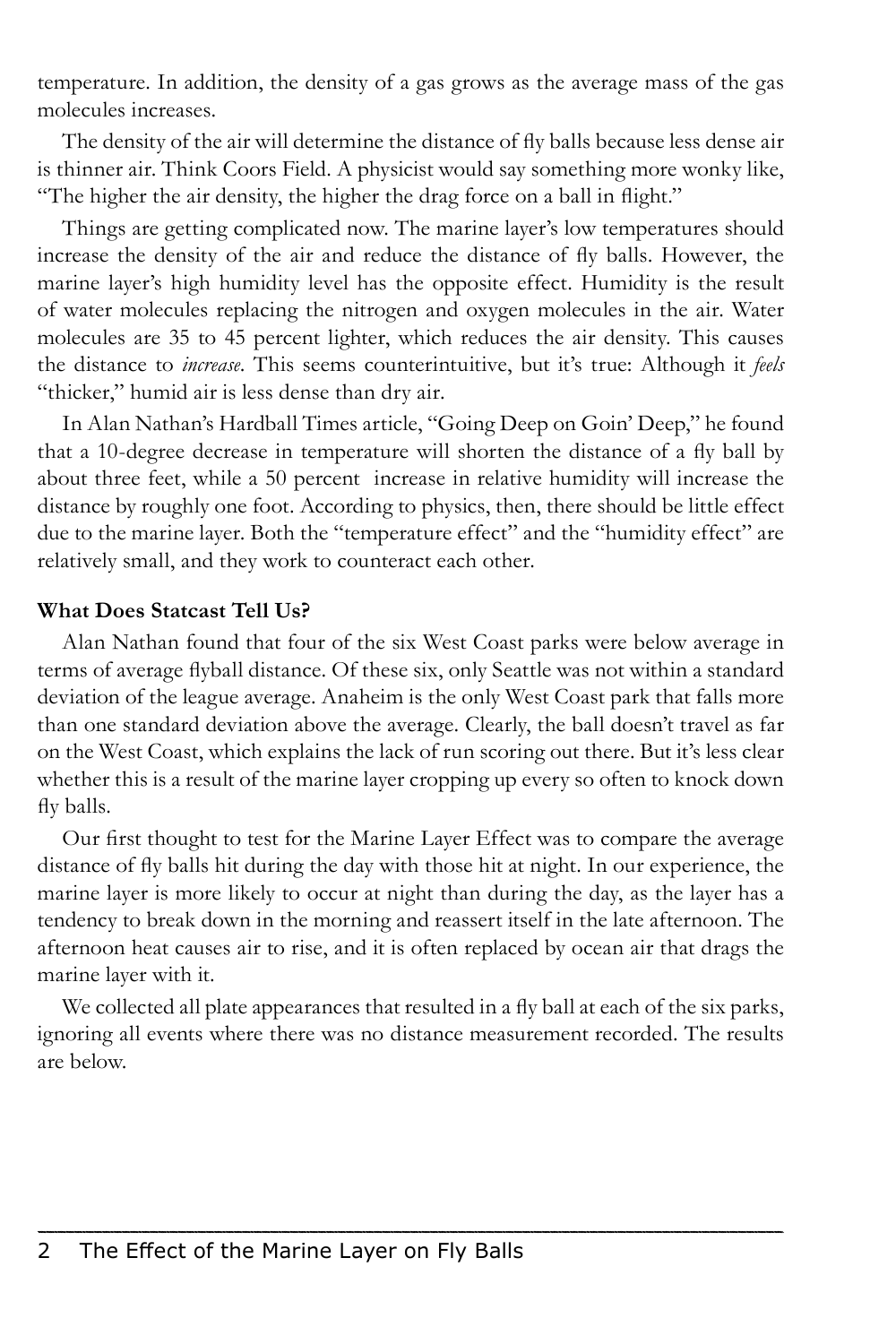| <b>Flyball Distance by Time of Game, Ballpark</b> |      |      |               |         |        |                  |
|---------------------------------------------------|------|------|---------------|---------|--------|------------------|
| Day/Night SDP LAA                                 |      |      | <b>LAD</b>    | OAK SFG |        | <b>SEA</b>       |
| Night                                             | 320' | 325' | 317'          | 310'    | 310'   | 320 <sup>'</sup> |
| Day                                               | 321' |      | $315'$ $311'$ | 312'    | - 307' | 321'             |

Three of the six parks have slightly longer fyball distances at night, while three do not. By no means does this debunk the Marine Layer Effect, but the lack of compelling evidence is telling. The ball does not seem to travel any further during the day.

Of course, it is possible factors other than game-time conditions could be at play here. For example, the day sample might be skewed by backups flling in during day games after night games, specifcally glove-frst backup catchers. This might artifcially lower the daytime distance, making the nighttime distances appear too long.

So in addition to slicing the data by team, we looked at individual players that hit at least 10 fy balls during day and night games. The plot below shows the average night distance minus the average day distance for each player.



#### Night Distance - Day Distance

Players that hit fy balls further at night than during the day have bars above the axis, while players that hit further during the day have bars below the axis. Again,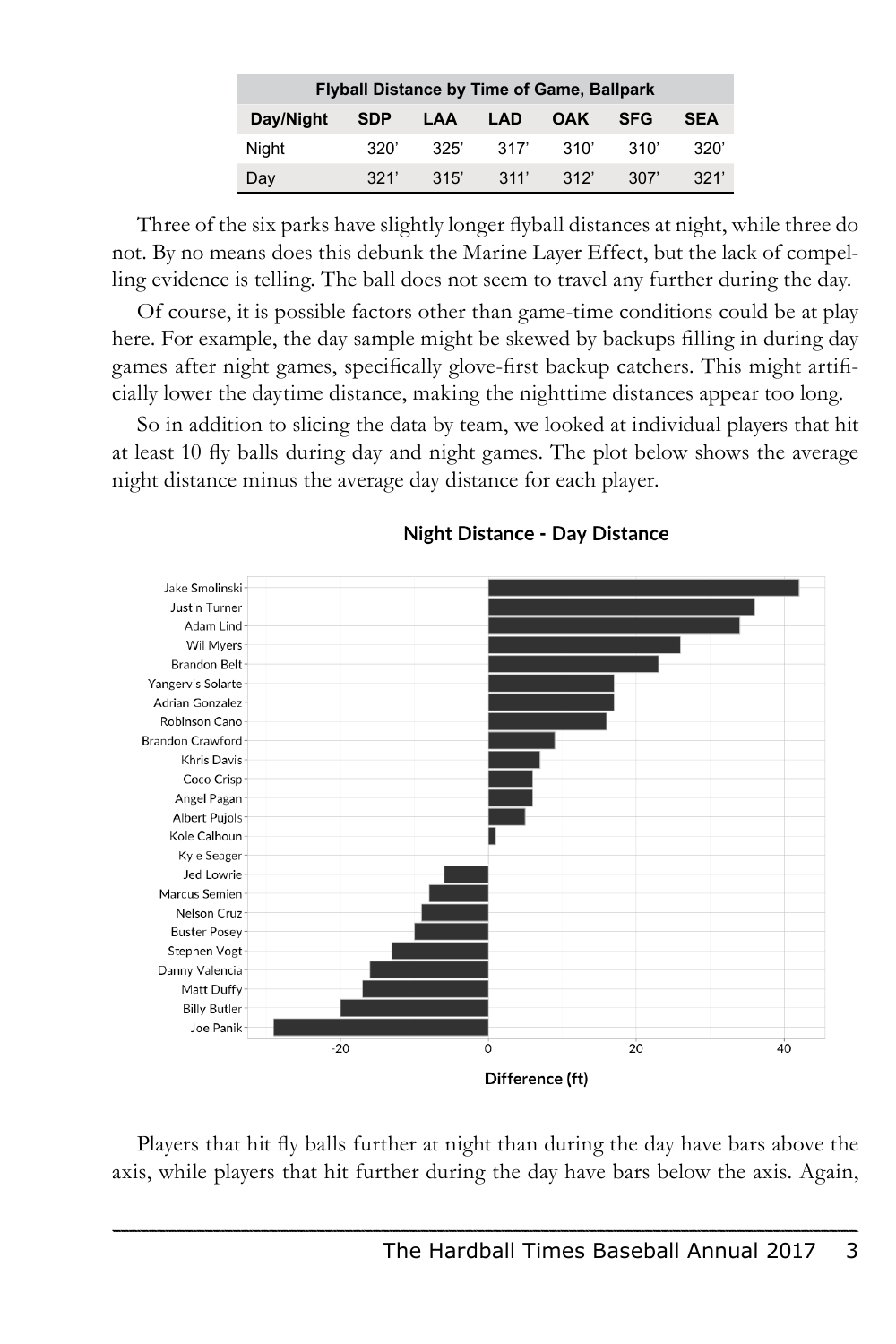there is no clear evidence that the ball travels further during the day. If anything, these data hint that the reverse may be true.

We also tried splitting the data by ballpark. We selected three power hitters from each of the West Coast teams and compared their average fyball distances at the six coastal parks to their average distance at parks not on the Pacifc Coast. Here are the results.



#### Non-Pacific Distance - Pacific Distance

Eleven of the 18 players hit the ball further when removed from their home coast, with some of them doing so by a huge margin. However, it isn't immediately clear whether this is a direct result of the marine layer. This, along with the fact that seven players actually hit the ball further on the West Coast, keeps this one in the inconclusive category.

## **What Do Weather Data Tell Us?**

The methods we have used to this point don't provide conclusive answers to the Marine Layer Effect. They suggest it's somewhere between minimal and nonexistent, but our analyses were admittedly back-of-the-envelope. Carl Sagan once said, "Extraordinary claims require extraordinary evidence." If we are to completely debunk something so ensconced in baseball lore, we'll need to dig deeper.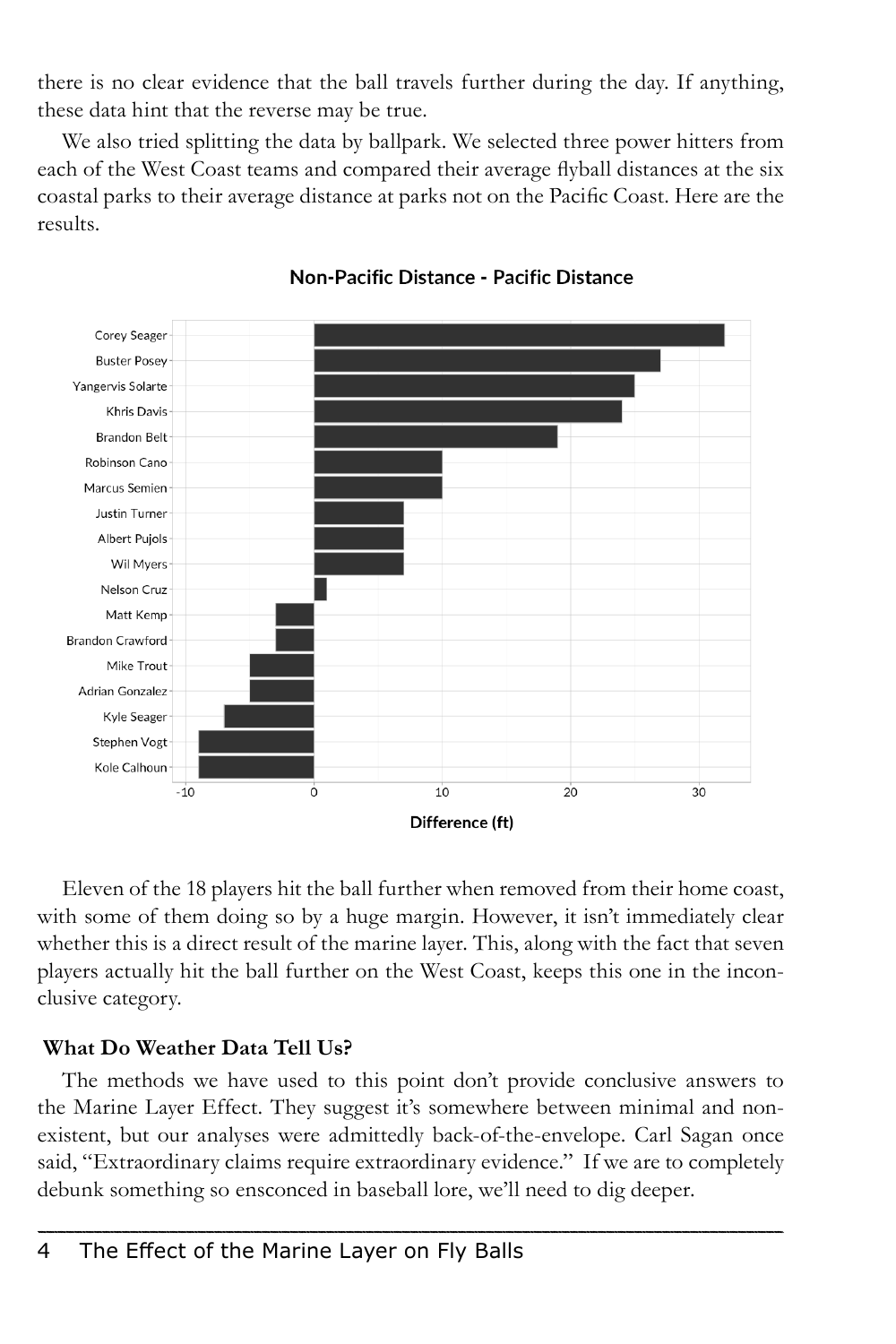For a more rigorous analysis, we used the time stamps from Statcast to link to historical weather data from Weather Underground. These weather data are available roughly every 20 to 60 minutes, which is just what we needed, given how quickly the weather can change. On the downside, this fne-grained weather data is only available from airports. We chose the airport closest to the ballpark in each case, but not all ballparks are particularly close to an airport.

There was an additional problem. As Supreme Court Justice Potter Stewart once remarked during a pornography case, "I can't defne it, but I know it when I see it." The same holds true for the marine layer. There is no standard threshold for temperature, humidity or anything else at which fog forms, and therefore no purely objective way to defne the marine layer. To settle on a defnition, we sought help from several weather professionals, including the local TV weatherman. Using their input, we settled on the following defnition:

- Temperature  $\leq 70$  F
- Relative Humidity  $\geq 80\%$
- Conditions: Partly Cloudy (Scattered Clouds), Mostly Cloudy (Broken Clouds), or Overcast

| <b>Flyball Distances, By Marine Layer Definition</b> |                        |                     |                   |  |  |
|------------------------------------------------------|------------------------|---------------------|-------------------|--|--|
| <b>Ballpark</b>                                      | <b>No Marine Layer</b> | <b>Marine Layer</b> | <b>Difference</b> |  |  |
| OAK                                                  | 312'                   | 291'                | -21'              |  |  |
| <b>SEA</b>                                           | 321'                   | 314'                | $-7'$             |  |  |
| SD                                                   | 318'                   | 322'                | 4'                |  |  |
| LAD                                                  | 315'                   | 321'                | 7'                |  |  |
| SF                                                   | 307'                   | 316'                | g,                |  |  |
| l AA                                                 | 322'                   | 333'                | 11'               |  |  |

Here are the average fy ball distances from each ballpark split by this defnition.

None of these discrepancies seem overly compelling, except for maybe Oakland's. But we can do better than simple raw averages. For each stadium, we built a regression model to predict fyball distance. This allowed us to control for exit speed, vertical (launch) angle, horizontal (spray) angle and pitch speed. By controlling for all of these factors, we can be reasonably sure our "Marine Layer" variable isn't picking up anything that isn't weather-related. Here are the results.

| Change in Distance Due To Marine Layer |                                      |                                  |         |           |                               |
|----------------------------------------|--------------------------------------|----------------------------------|---------|-----------|-------------------------------|
| <b>Ballpark</b>                        | <b>Marine Layer</b><br><b>Effect</b> | <b>Standard</b><br>Error $(+/-)$ | P-value | R-squared | Miles from<br><b>Ballpark</b> |
| SD                                     | $-6.1'$                              | 3.0'                             | 0.04    | 0.91      | 3                             |
| OAK                                    | $-5.6'$                              | 3.2'                             | 0.07    | 0.89      | 3                             |
| <b>SFA</b>                             | $-12'$                               | 2.3'                             | 0.53    | 0.96      |                               |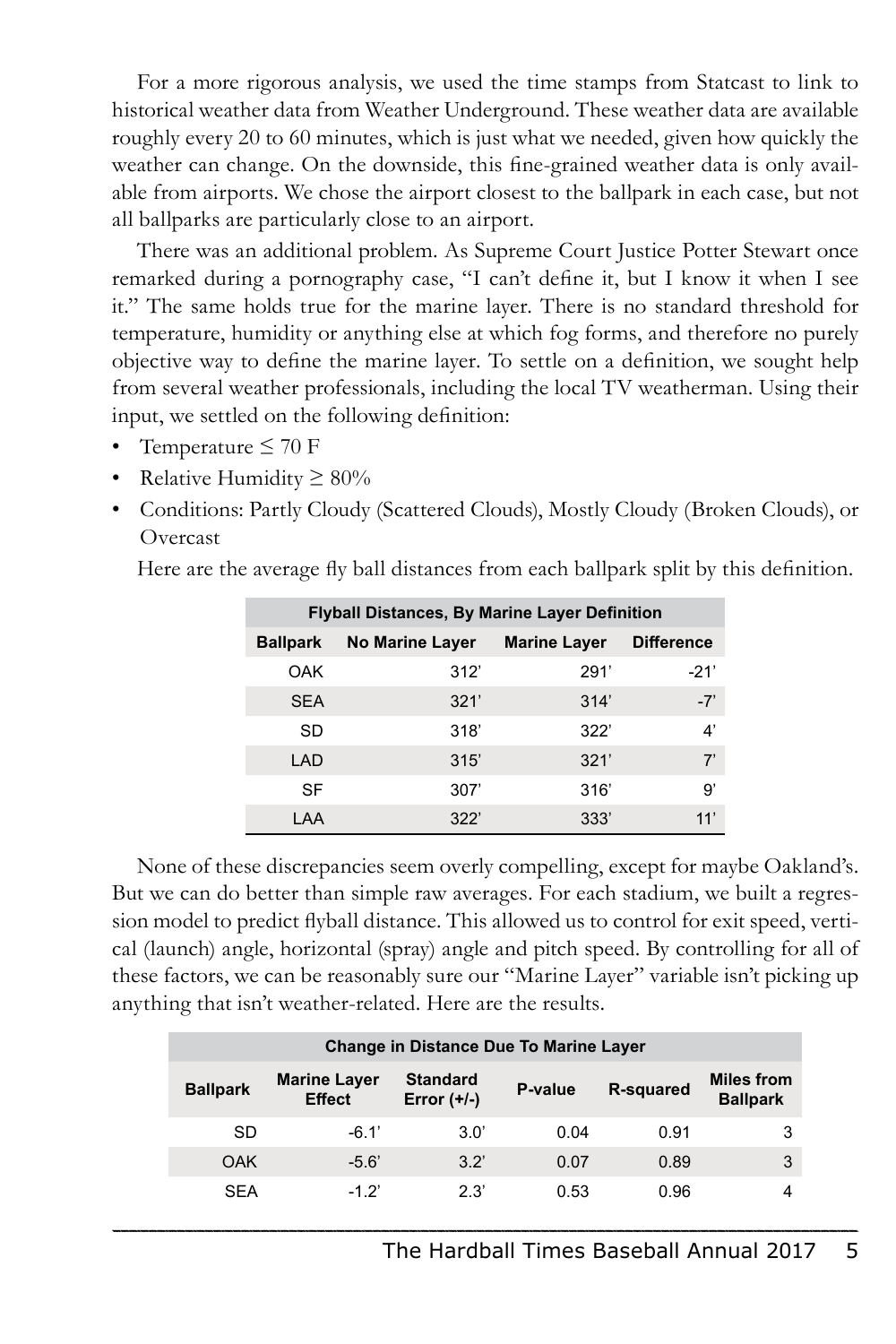| LAA | $-1.1'$ | 2.8' | 0.69 | 0.94 |    |
|-----|---------|------|------|------|----|
| LAD | $-0.1'$ | 2.4' | 0.96 | 0.93 | 13 |
| SF  | 2.8'    | 2.0' | 0.16 | 0.89 | 14 |

We have evidence!...Sort of. Our marine layer variable has a negative coefficient in fve of the six parks, though only two of them—San Diego and Oakland—are statistically signifcant (denoted by P-values below 0.10). However, those two parks also happen to be the two that are closest to the airport weather stations. The further the weather reading from the ballpark, the more the signal fades. This suggests the lack of evidence in Seattle, Los Angeles and San Francisco might be a direct result of sub-optimal weather data. Given how much weather can vary across relatively small geographies, we shouldn't be surprised that anything over a few miles might be enough to sabotage our analysis.

One variable we did not account for was wind. There is no obvious reason to think this skews the results one way more so than the other, but we do know that wind matters a lot. The aforementioned work by Alan Nathan found that a fve mph out-blowing wind adds 19 feet to a fy ball's trajectory. Unfortunately, we couldn't do much with the wind data from either Weather Underground or Baseball-Reference. Wind just varies too much over time, across geography and even in different parts of the ballpark for that data to be of much use.

Nonetheless, the R-Squared values tell us that we're accounting for roughly 92 percent of the variance in fyball distance. That's, like, almost all of it! So it's unlikely there are any important factors we're missing aside from better weather data. This analysis seems pretty trustworthy.

#### **Is There Any Evidence of the Marine Layer Effect?**

All of this is to say there's compelling directional evidence of the Marine Layer Effect. The marine layer has a statistically signifcant effect on fyball distance, and since the data are consistent in the two ballparks with the best weather data, that almost certainly isn't a fuke. The effect size is around six feet, which isn't nothing. Six feet could be the difference between an F8 at the warning track and a wallscraping home run.

But at the same time, six feet isn't *usually* enough to be a difference-maker. While we've confrmed the existence of the marine layer hypothesis, we've also formed an idea of just how minimal its effect is. Yes, the Marine Layer Effect is real, but that doesn't mean it's large enough to wring our hands over.

There's a good chance you saw the headlines last year stating "Bacon is Just as Likely to Give you Cancer as Cigarettes." To everyone's relief, this wasn't actually the case, as smoking cigarettes is orders of magnitude more risky than eating bacon every day. The bad headlines stemmed from the fnding that both bacon and cigarettes certainly increase cancer risk, even though eating bacon only does so ever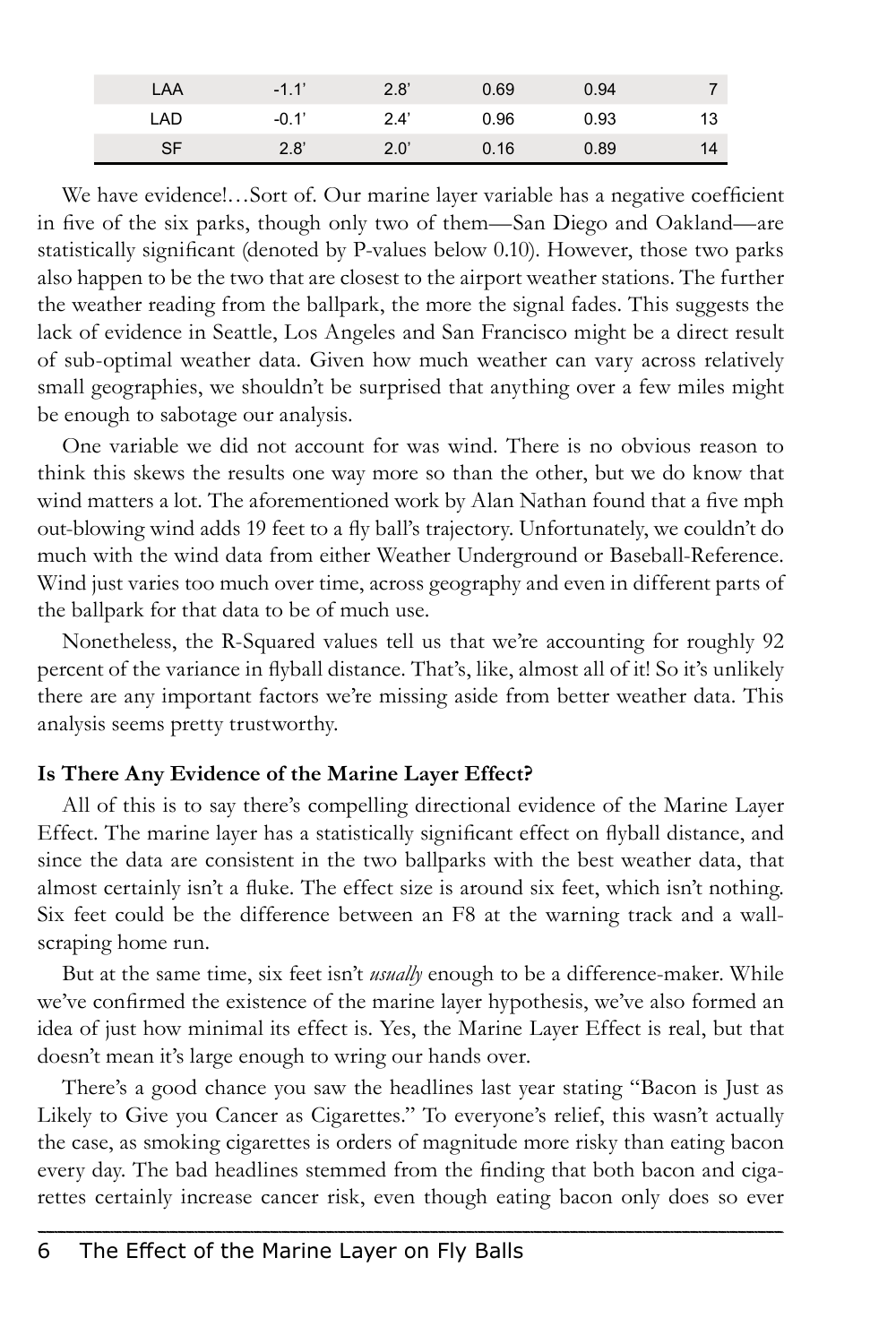so slightly. So just as eating bacon every day *defnitely slightly* affects cancer risk, the existence of a marine layer *defnitely slightly* affects fyball distance.

# **What Can We Say About the Marine Layer's Effect on Fly Balls?**

At the very least, we can say the marine layer shortens fyball distances. We proved as much with our Statcast/weather study. But there is no evidence the Marine Layer Effect is anything more than marginal. Even when using the best data, our analysis estimated it only shortens fyball distances by six feet.

Just how much six feet matters is a bit hard to quantify. We tried using our same models to predict linear weight run values rather than fy ball distance, but didn't have much success. With fy ball distance, we were able to explain most of the variance just by looking at how the ball was hit, making it relatively straightforward to isolate the Marine Layer Effect. With actual baseball outcomes, however, it's a bit more complicated, as there is so much else that comes into play. Defensive positioning, felder quality and ballpark idiosyncrasies are all near-impossible to quantify. They're also bigger deals than the Marine Layer Effect, which makes it difficult to isolate its effect on run scoring. We also tried comparing runs per game and home runs per plate appearance in games where the marine layer was in effect to games where it wasn't, but couldn't fnd any statistical difference.

It's worth noting that our analyses were not perfect. Ideally, we would have used minute-by-minute weather data taken from the feld at every ballpark, but we had to do our best with what we had. It's possible our shoddy radar is only picking up a small, six-foot blip when the actual effect is much larger. We don't know for sure how large the Marine Layer Effect is.

The results from our data-crunching are a bit wishy-washy, but they make sense in the context of physics. The two atmospheric symptoms of a marine layer are a lower temperature and a higher humidity. We know both of these symptoms have an effect on fyball distances, but we also know those effects are relatively small. And perhaps more importantly, we know they work in opposite directions. The cold air is dense, but the humidity drags down that density. That suggests a minimal effect, which is exactly what we found.

There's common-sense, anecdotal evidence against the Marine Layer Effect, as well. In Colorado, the thin air creates joy among hitters. Lazy fy balls become homers, while pitchers complain their breaking pitches remain stubbornly straight. On the West Coast, hitters complain they lose homers to the marine layer, yet you never hear that West Coast curveballs snap with extra bite. This disconnect is yet another strike against the Marine Layer Effect.

Every time a ball doesn't travel as far as the fans, players or coaches would have liked, they blame the marine layer. That's human nature. We all like to blame our shortcomings on external factors. Their blame isn't necessarily misplaced, either, as our analysis tells us the marine layer knocks six feet or so off of the average fy ball.